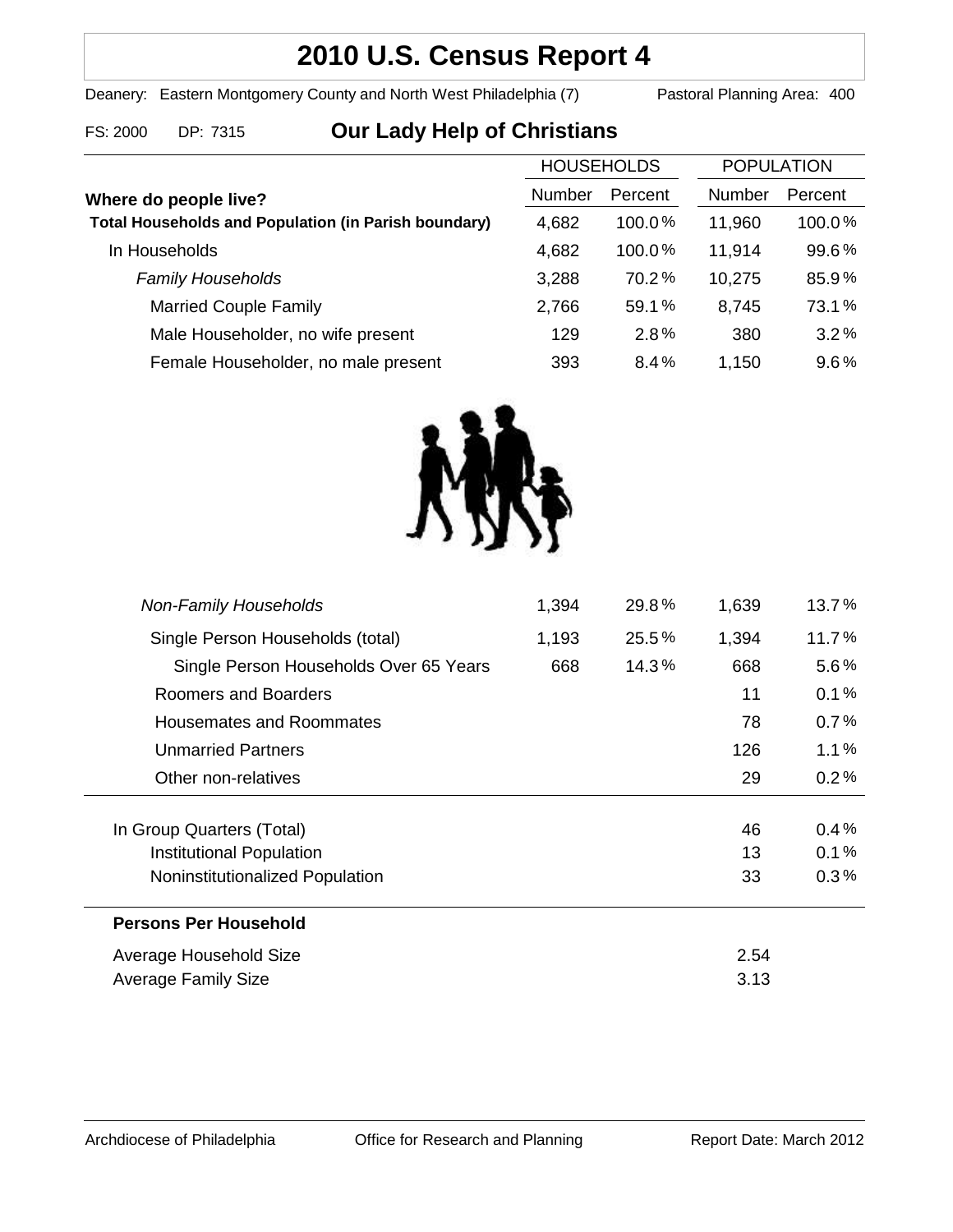### **2010 U.S. Census Report 4**

Deanery: Eastern Montgomery County and North West Philadelphia (7) Pastoral Planning Area: 400

### FS: 2000 DP: 7315 **Our Lady Help of Christians**

|                                                      |                  | <b>POPULATION</b> |  |
|------------------------------------------------------|------------------|-------------------|--|
| Where do Children - Under Age 18 Live?               | Number           | Percent           |  |
| Total Children - Under Age 18 (in Parish boundary)   | 2,729            | 100.0%            |  |
| In Households                                        | 2,729            | 100.0%            |  |
| Householder or spouse is under 18                    | 0                | 0.0%              |  |
| With Related:                                        |                  |                   |  |
| Married-Couple Family                                | 2,184            | 80.0%             |  |
| Male Householder, No Wife Present                    | 74               | 2.7%              |  |
| Female Householder, No Husband Present               | 302              | 11.1%             |  |
| <b>Other Related Householder</b>                     | 32               | 1.2%              |  |
| <b>With Non-Relatives</b>                            | 25               | 0.9%              |  |
| <b>Grandparent Householder</b>                       | 111              | 4.1%              |  |
| In Group Quarters                                    | 0                | 0.0%              |  |
| Institutionalized population                         | 0                | 0.0%              |  |
| Noninstitutionalized population                      | $\boldsymbol{0}$ | 0.0%              |  |
| Where do Adults - Age 65 and Older - Live?           |                  |                   |  |
| Total Adults - Age 65 and Older (in Parish boundary) | 2,121            | 100.0%            |  |
| In Households                                        | 2,103            | 99.2%             |  |
| Family Households:                                   | 1,382            | 65.2%             |  |
| Is Householder or Spouse                             | 1,248            | 58.9%             |  |
| With Other Relative Householder                      | 28               | 1.3%              |  |
| With Non-Related Householder                         | 4                | 0.2%              |  |
| is Parent                                            | 67               | 3.1%              |  |
| is Parent-in-Law                                     | 35               | 1.6%              |  |
| In Non-family Households:                            | 721              | 34.0%             |  |
| Male Living Alone                                    | 167              | 7.9%              |  |
| Male not Living Alone                                | 16               | 0.7%              |  |
| Female Living Alone                                  | 501              | 23.6%             |  |
| Female not Living Alone                              | 15               | 0.7%              |  |
| Other                                                | 22               | 1.1%              |  |
| In Group Quarters                                    | 18               | 0.8%              |  |
| Institutionalized population                         | 12               | 0.6%              |  |
| Noninstitutionalized population                      | 6                | 0.3%              |  |
| Housing Units in the Parish boundary                 |                  |                   |  |
| <b>Total Housing Units</b>                           | 4,923            | 100.0%            |  |
| Occupied                                             | 4,682            | 95.1%             |  |
| Owner-Occupied                                       | 3,667            | 74.5%             |  |
| Renter-Occupied                                      | 1,015            | 20.6%             |  |
| Vacant                                               | 241              | 4.9%              |  |

Archdiocese of Philadelphia **Office for Research and Planning** Report Date: March 2012